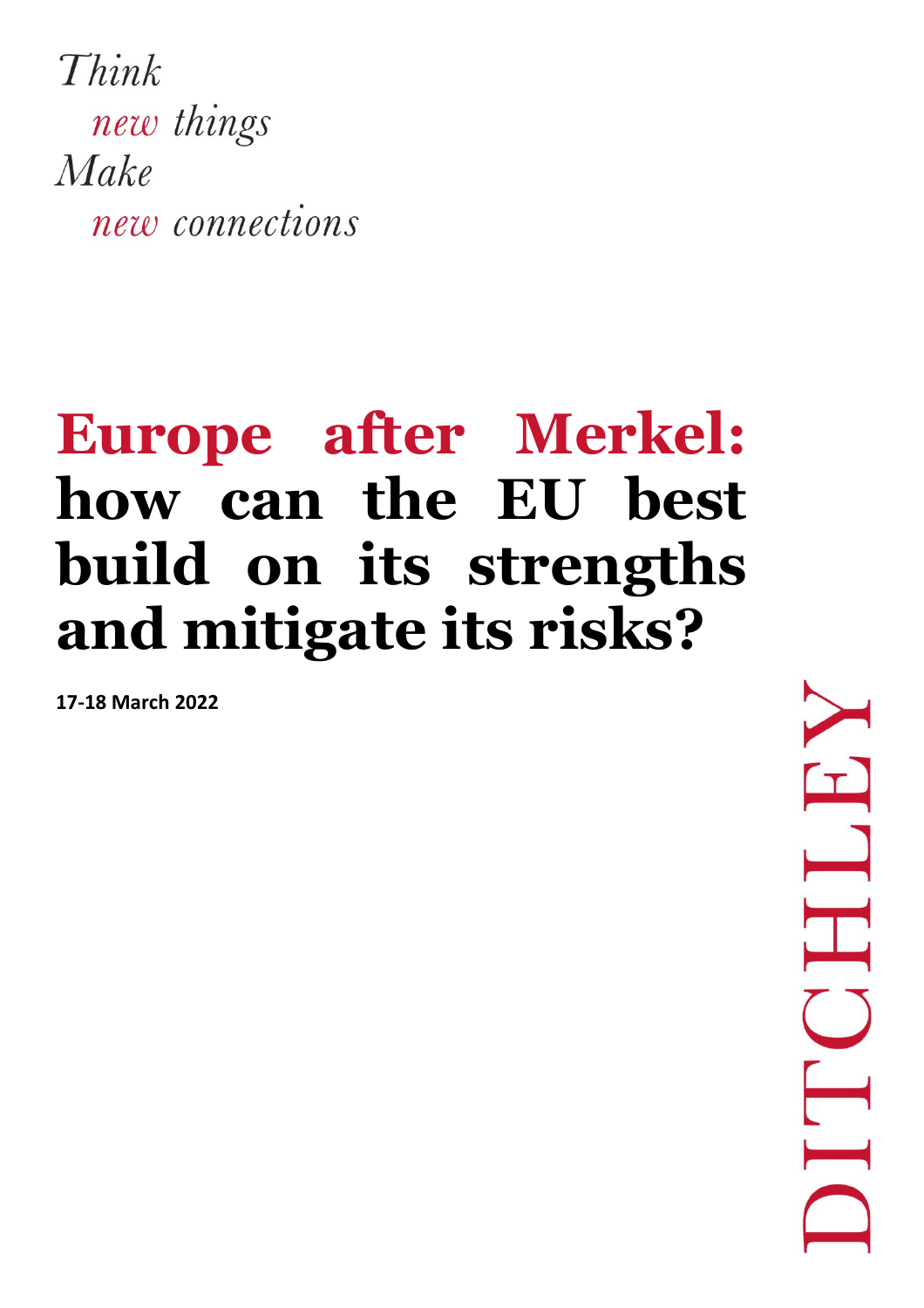## Preamble

When we set out to convene this discussion on *Europe after Merkel*, it was clear that there was a risk of significant tension with Russia over Ukraine on a tactical level and a longer-term strategic debate to be had on the triangulation of Europe, the United States and China. But few – even amongst President Putin's advisers, I suspect – would have predicted then the extraordinary events that Putin would set in motion with his full blown invasion of Ukraine and declared ambition to oust the current government and impose effective control over the territory of the whole state. That was our big surprise, even though the widely shared intelligence was clear on what was coming.

It seems that this was expected to be a walk in the park for the Russian army. The invasion force was prepared for a short, sharp campaign, apparently judged certain to precipitate the collapse and escape of President Zelenskyy and his government, and to facilitate the seizing of power by Russia's supporters. In some senses, the analysis behind the plan stacked up: an actor and comedian in power in Ukraine; France focused on elections; a new German government learning the ropes; the US distracted by domestic divisions on the one hand and obsessed with the long-term challenge from China on the other. If Russia had rolled into a vacuum of power in Kyiv within a few days, then we would have been appalled and sanctions would have followed but history would have been made. And President Putin has always chosen history over progress for Russia.

Now, however, history is still being made as we meet. The comedian and actor played his greatest role and set in motion a rapid chain reaction of courage and resolve across Europe and the democratic world, at least for now.

Although Russian bombardment may subdue Ukrainian cities in time, it is clear that Russia has no chance of controlling the country in any real sense, or ever putting down fully the likely insurgency. It is worth remembering the simple maths that 200,000 Russian soldiers spread over the 666,000 square kilometres territory of Ukraine is 1 per 3km squared. What President Putin's invasion has done most effectively, along with extraordinary Ukrainian courage, is to complete the creation of the Ukrainian nation. It will take a lot to undo that unintended work.

Our original questions for *Europe After Merkel* remain valid but we now must view them through a different lens.

Chancellor Merkel's vision was of a world tied together by shared economic interests. Nordstream II was always about more than just cheap energy to fire the German economy. It meant Russia and Germany had something in common, something to build together. That vision now lies shattered. Can it ever be restored? Is Germany now permanently set on a new course and a much stronger political and defensive posture towards Russia? Is Merkel's legacy still relevant? It is striking that what has so convinced Chancellor Scholz and President Macron that Russia must be met with strength is partly the conversations they have had with President Putin himself. What is the path back to stability for the EU and Russia and can Putin be part of that equation?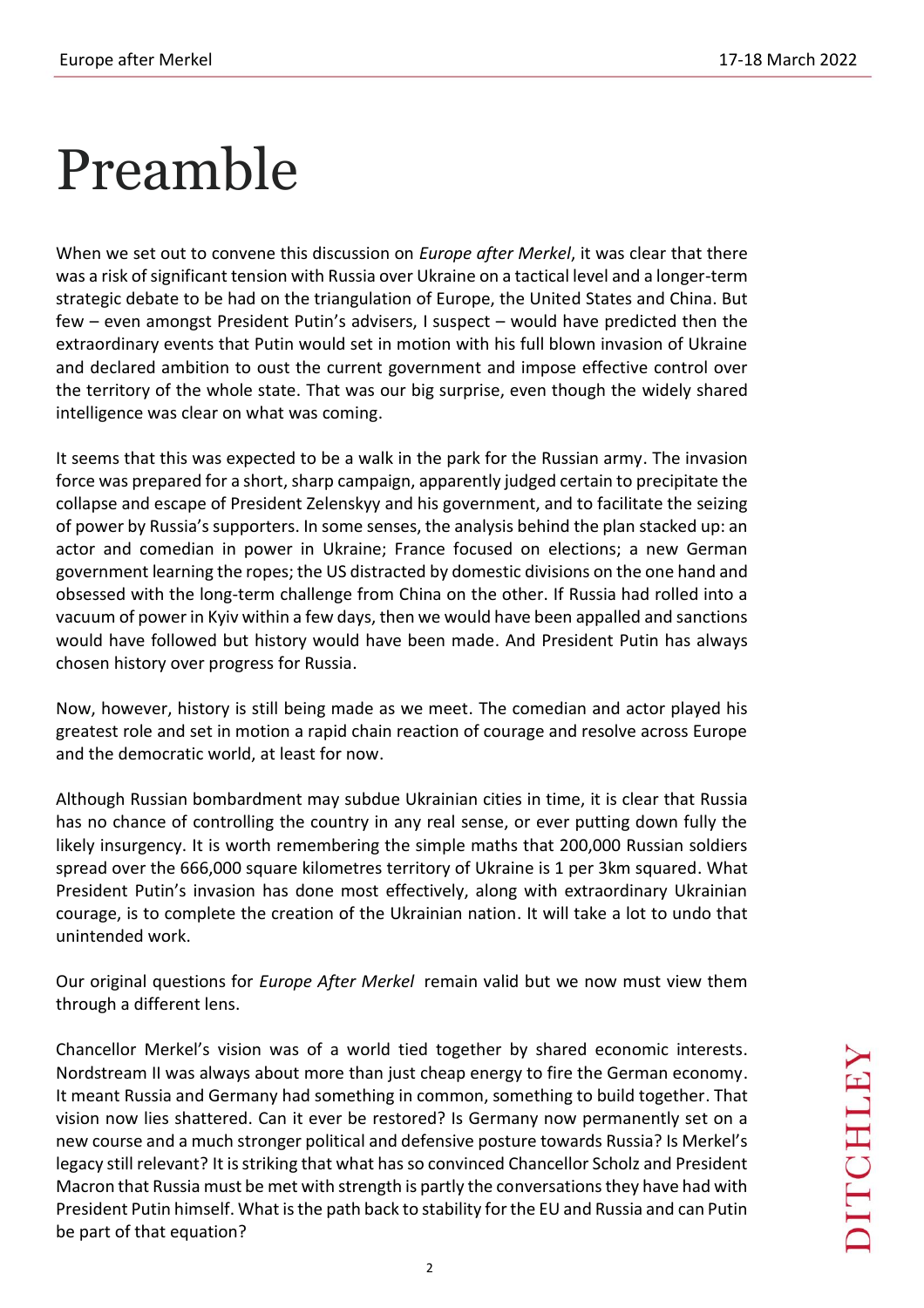What does the Russian threat mean for the nature of the EU itself? Building on the pandemic, will this new challenge drive the mutualisation of financial risk that Germany has long resisted? What will the EU's new role as funder of weapons supplies mean for the development of European defence capabilities alongside NATO? What does strategic autonomy mean now?

Will the Russian threat, even though at present the war is being fought with largely traditional technologies, drive a new age of European technological innovation to support strong defences across AI, cyber and the physical world? Will the EU have to strike a new balance between protection of rights and promotion of capabilities?

Will the need to reduce reliance on Russian gas drive a new age of renewable innovation and investment in energy infrastructure? Will this mean, in the short term, a deepening of energy relationships with the US alongside diplomatic and military unity?

China looks unsettled – on the one hand trying to maintain its close relationship with Russia; on the other, mindful that the most basic tenets of the UN charter, always championed by China, have been crushed in the mud by armoured columns. What does this mean for the European relationship with China? Can China be separated from Russia and at what price for Europe and for the relationship with the United States?

As we talk, we'll need to balance a focus on immediate tactical questions – how can the Ukrainian resistance be sustained, for example – with the strategic context of geopolitical competition. Is this a battle the West must 'win' now to set up deterrence for the future? Or can it be deferred? What are we prepared to risk? How should we define 'win', knowing that at some point we are likely to have to balance moral outrage and sympathy with Ukraine, with the need to avoid dangerous escalation?

We look forward very much to welcoming you to what is set to be a timely and important discussion.

## Terms of Reference

The departure of Chancellor Merkel after so many years as a powerful figure in Europe marks a moment of change and invites reflection. How best can the EU build on its numerous strengths as a democratic, economic and regulatory bloc and mitigate its risks and weaknesses?

The coming years will bring numerous opportunities, for example through advances in technology; rapid economic growth in the Indo-Pacific; the building of new renewable energy industries; and a global demand for considered regulation, perhaps. But there will also be numerous challenges to navigate, including growing systemic competition with China; declining demography; climate change action and transition; increasing immigration pressures; and external interference in democracies as well as potential disillusion within. What might be the best policies for the EU to pursue? How will EU institutions, and the states themselves, need to evolve?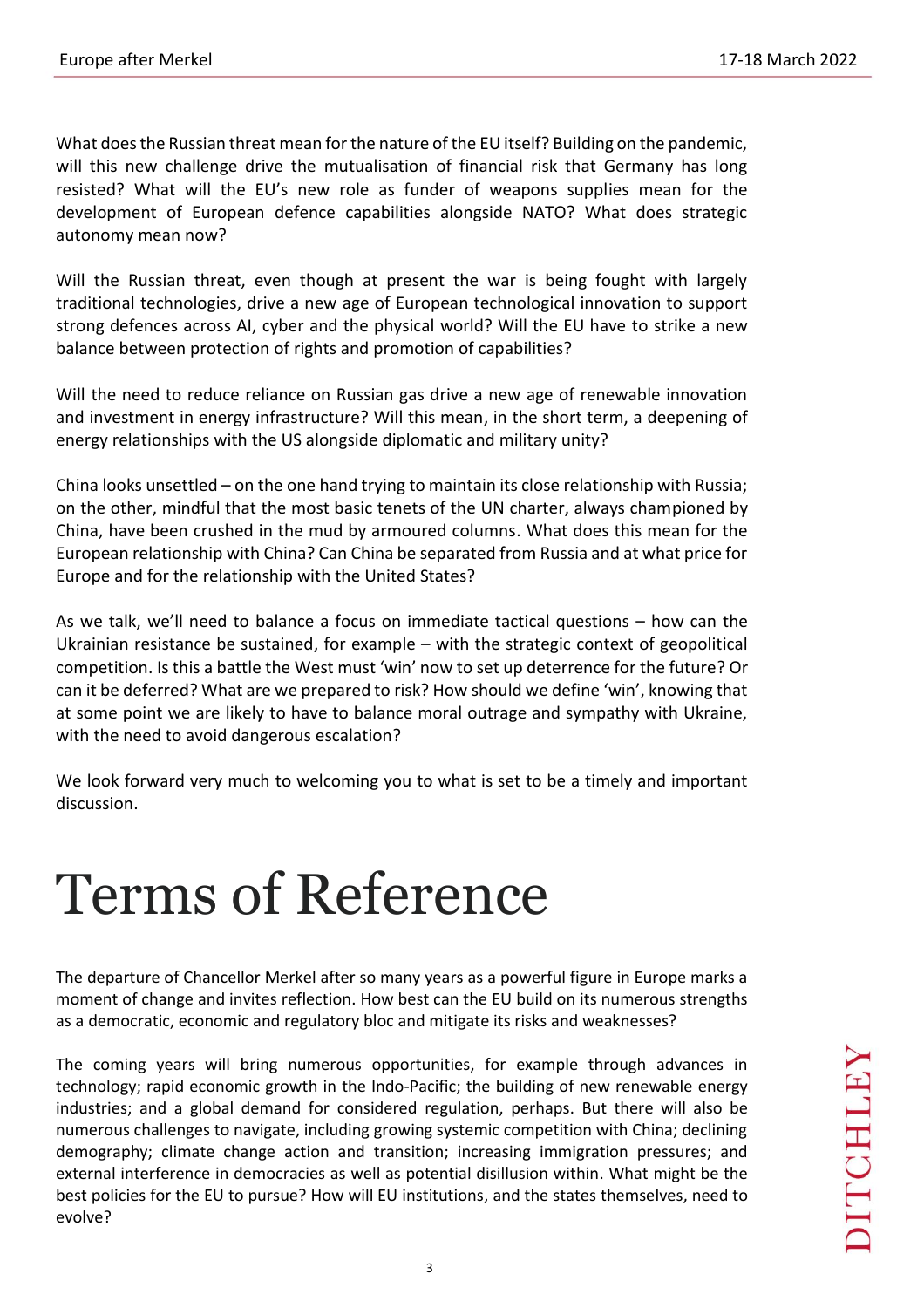Bringing together a range of voices from EU states and beyond, this Ditchley conference will focus firmly on the EU itself rather than on its relationship with the UK, although both the EU and the UK's Transatlantic relationships and interests in the Indo-Pacific and membership of NATO (alongside EU member states) will be relevant to the strategic questions.

## **Detail**

A strategic challenge for the EU in coming years will be how it positions itself between the United States and China as geopolitical tensions increase. There is close to political unanimity in the US that now is the time to push back on China's expansion of its influence and to reduce the reliance of key parts of the economy on Chinese exports. At the same time, the US will want to limit the passage of innovation and intellectual property to China to maintain its innovation and defence primacy.

There is nowhere near the same political unity on China in EU states. Although European concerns about China are growing, at the same time China is expected to remain the most economically significant country in the Indo-Pacific and European interest in investment in China is rising, including for example in Chinese government RMB bonds. How should the EU handle its relationship with China and the US? The EU has published its own Indo-Pacific strategy. How will the defence and national security responsibilities of member states link to this strategy? Diplomatically and through development aid and other forms of soft power, how can the EU best promote EU values and the EU as a development and trade partner in the region? What are the prospects of the EU becoming an important player in the Indo-Pacific?

Russia will also be a continuing challenge. Financial sanctions have not been sufficient to make President Putin change course and Russia remains an active and disruptive hybrid actor in European politics, as well as militarily in Ukraine. The developing partnership between Russia and China could see Russia's role be to keep Europe distracted from strategic matters and absorbed at home with disinformation; cyber attacks; and countering populist movements. Immigration could also be a lever, as cynically manipulated by Belarus at the Polish border. The supply of Russian gas through Nordstream 2 will be of particular importance to Germany, with no nuclear energy programme, and could also be a lever for manipulation. Beyond this, there is the risk of further Russian incursions into Ukraine in one form or another and, less likely, into the Baltic states. Meanwhile, in the Balkans and the Mediterranean, direct Chinese influence is growing through the Belt and Road strategy of strategic investments and could become a factor in the security of Europe's southern flank. How should the EU manage its relations with Russia and China?

Linked to these issues is the question of European defence. Should Europe look to develop the concept of a European defence force? Is there sufficient appetite for this across the continent for the initiative to move forward? What would the role be for such a force in Central and Eastern Europe and how would it be received by EU statesthere and by Russia? How would it coordinate with NATO?

Continuing tensions over a common approach to the rule of law in Hungary and Poland – with the EU withholding funds; the European Court of Justice issuing fines; and far-right leaders looking to form a block in the European Parliament – also threaten to undermine the EU's cohesion. How can these tensions be contained and further deterioration avoided?

Where will the definition of open strategic autonomy settle on the spectrum between state-led industrial strategy and free market dynamics and what will the strategic autonomy agenda look